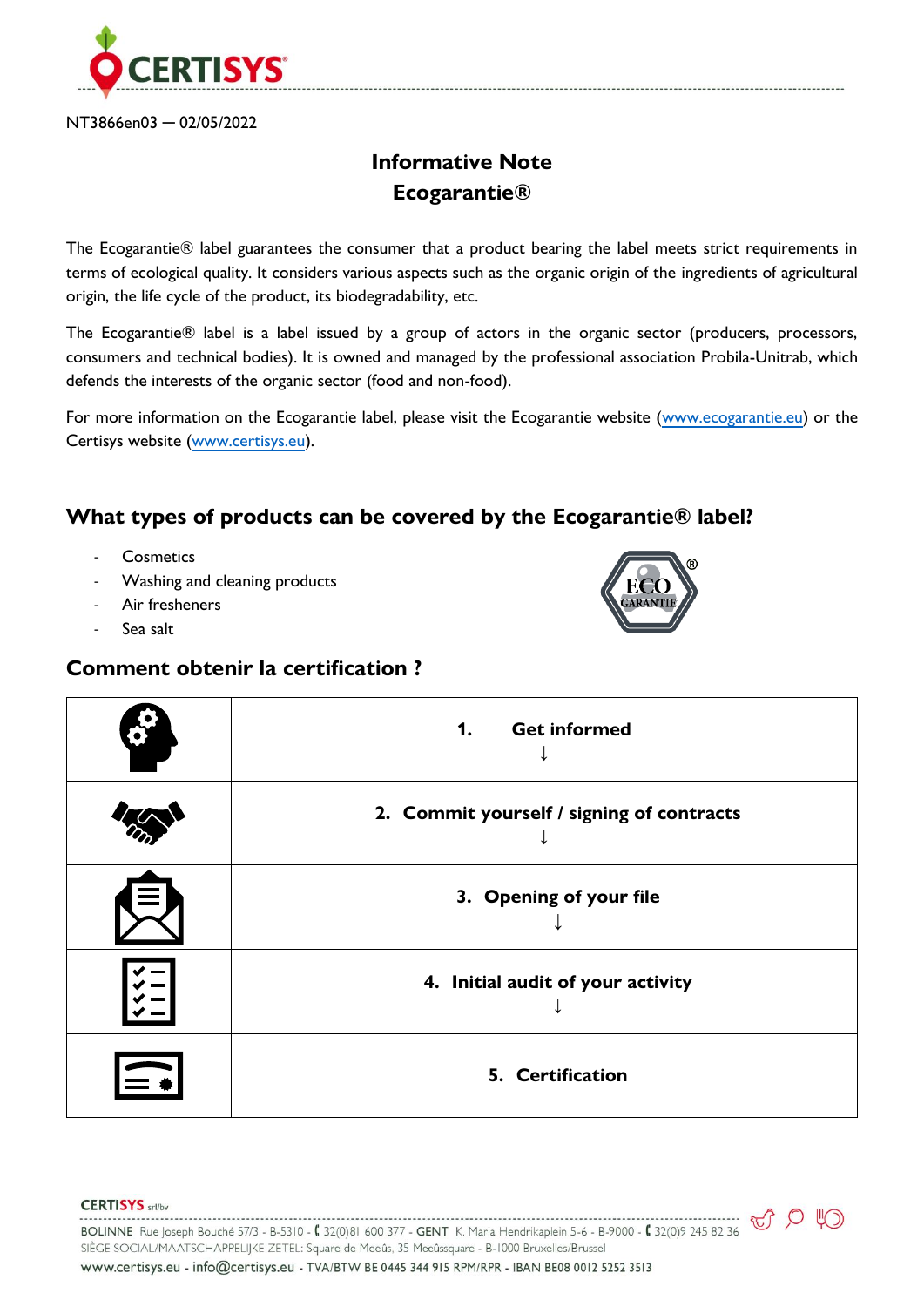

NT3866en03 ─ 02/05/2022

# **How to get certified? Let's take a closer look!**

#### **1. Get informed**

The first step in the certification process is to gather the necessary information Do my products meet the general requirements of the [Ecogarantie® specifications](https://ecogarantie.eu/wp-content/uploads/2022/01/Ecogarantie-Full-Standards.pdf) ?

Do they meet the specific requirements for the type(s) of product I want to certify?

Cosmetics – Washing & cleaning products – Air Fresheners – Sea salts.

#### **2. Commit yourself / signing of contracts**

When the company has decided to commit to Ecogarantie® certification, it must return the following signed contracts:

- Certisys service contract (OR3271),
- Probila-Unitrab agreement for the use of the Ecogarantie® label (OR3456).

to the following address: Certisys - 57/3 Rue Joseph Bouché B-5310 Bolinne or via e-mail t[o operator@certisys.eu](mailto:operator@certisys.eu)

#### **3. Opening of your file**

Upon receipt of the contracts, an invoice is issued for the opening of the file.

The current rates can be found in the following documents:

- For Belgium, and abroad by quotation only: OR3473
- For abroad, if the company is already subject to a recognized organic/ecologic certification: OR3228

#### **4. Initial audit of your activity**

One of our auditors will contact you to make an appointment for a first audit. During this audit, a report is drawn up containing any points of non-compliance, corrective measures to be taken or missing documents to be returned.

#### **5. Certification**

Once your file is complete, it is examined by the certification department and, if positive, your products are certified, and a certificate is issued.

If non-conformities are found, it is important to take corrective measures as part of a quality system.

You then enter an annual audit cycle.

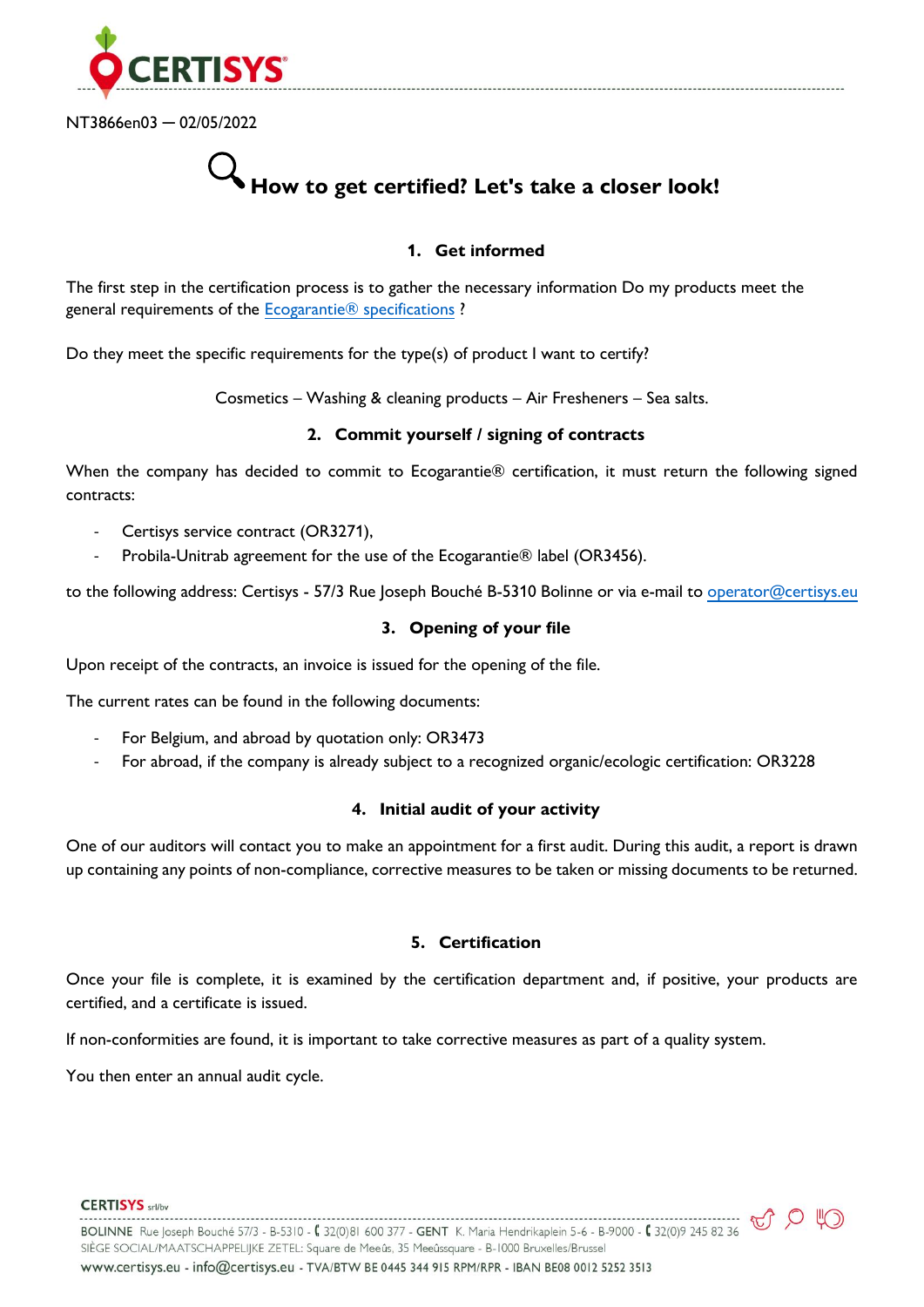

NT3866en03 ─ 02/05/2022

## **What does the audit involve?**

The audit, carried out by a Certisys auditor, will consist, among other things, in checking the following points:

- **Ingredients** (organic origin for raw materials of agricultural origin) and **organic guarantees** from suppliers (presence of certificates and products covered),
- The **recipes** and **manufacturing processes**,
- The correspondence between the **quantity of products purchased and sold**,
- A visit to the **production and storage facilities,**
- Measures for separating conventional and organic products.
- Labels and **packaging** (materials used),
- …

If you subcontract all or part of the production of your products to another company, this company will also have to be inspected.

### **What are the documentary requirements?**

# **Validation of your formulas**

You are responsible for ensuring that your recipes comply with the latest version of the Ecogarantie® specifications. To assess the validity of your recipes in relation to the specifications, they can be downloaded from our website.

The following documents must be completed and returned to your auditor for approval:

#### **A) Assessment of ingredients**:

The following documents must be completed for each ingredient:

- for cosmetic use (QT3536), for detergent use (QT3537).

Copies of the MSDS (Material Safety Data Sheet) for each ingredient must be submitted.

Organic certificates for each ingredient from organic farming should be available on request.

#### **B) Assessment of the products to be certified**

If your manufacturing process is not a simple mixture, the following documents must be completed:

- cosmetics (QT3543) detergents (QT3544)

- **C) Monitoring tables;** products and ingredients to be certified (QT 3546). This is an Excel file with 4 tabs**:**
	- a. **Products to certify** : indicate the trade name of your products as you wish it to appear on the certificate.

If you want a certificate in another language, fill in the relevant column(s).

b. **Raw materials** : list all the ingredients used, their INCI or CAS code if relevant, supplier.